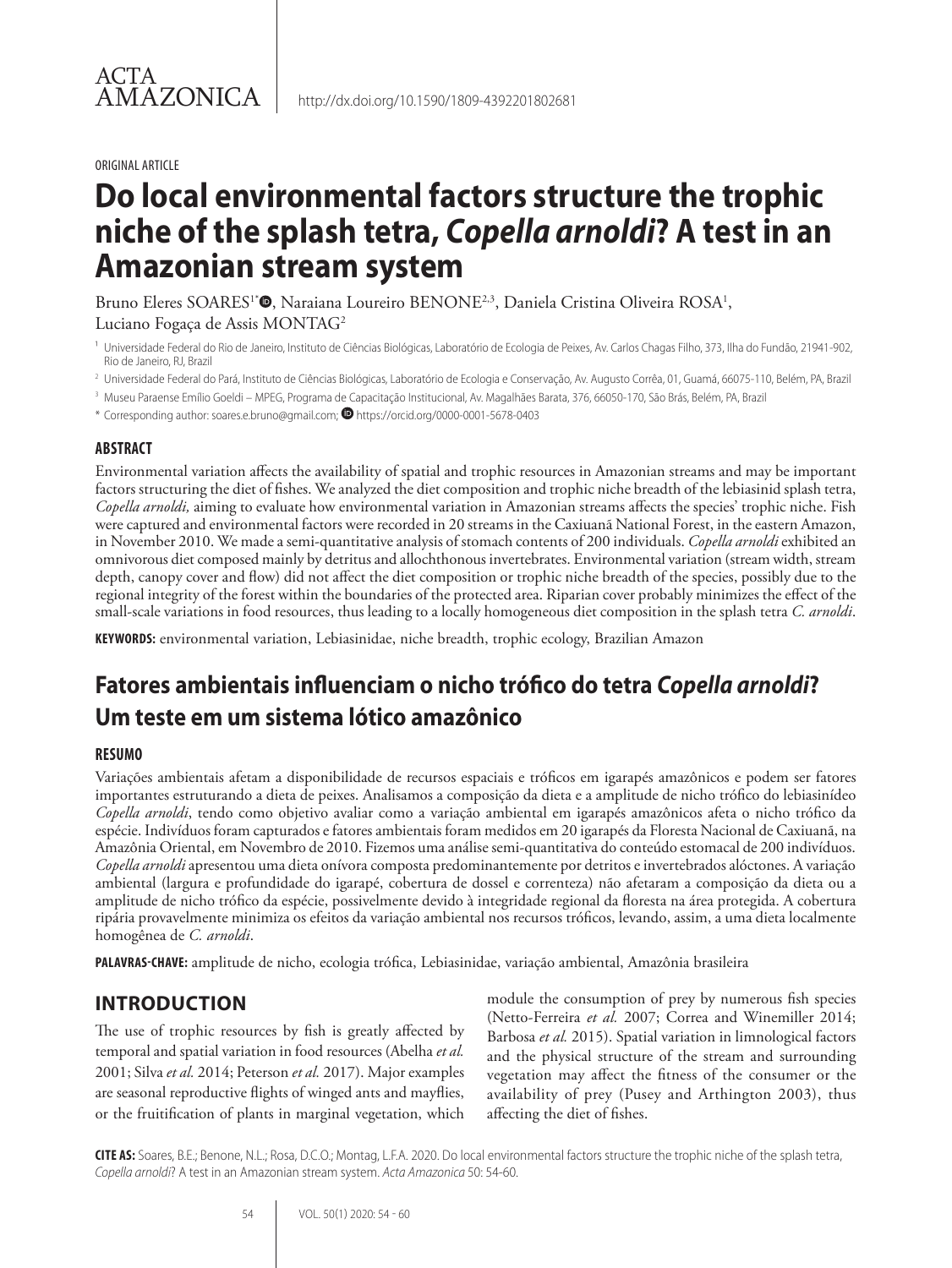

Spatially structured environments are quite common in freshwater systems. Environmental variations from smaller ( $1^{st}$  to  $3^{rd}$  order) to larger ( $4^{th}$  to  $5^{th}$  order) streams decrease the relative importance of allochthonous input to aquatic systems, according to the River Continuum Concept (Vannote *et al.* 1980). In small streams, this input is important to local communities, as it affects not only the diet of a singular species, but also the size of the food web and the number of trophic guilds (Vannote *et al.* 1980; Nakano *et al.* 1999; Recalde *et al.* 2016). There is also evidence that spatially related variation in environmental conditions and the physical structure of streams affect food resources and the diet of fishes at smaller scales (Ceneviva-Bastos *et al.* 2010; Zeni and Casatti 2014).

In order to evaluate how small-scale variations in the physical structure of streams (stream width, stream depth and canopy cover) and in limnological conditions (flow) affect the diet of fish species, we studied the diet of the splash tetra *Copella arnoldi* (Regan 1912) in streams of the National Forest of Caxiuanã, in the eastern Amazon. *Copella arnoldi* (Characiformes: Lebiasinidae) has a high commercial importance as ornamental fish and is the most abundant species in the streams of Caxiuanã (Montag *et al.* 2008; Benone 2012; Freitas *et al.* 2018). Lebiasinids are omnivorous and opportunistic species, and most studies found that they feed mainly on allochthonous arthropods (Román-Valencia 2004; Kemenes and Forsberg 2014), although Silva *et al.* (2016) reported allochthonous plant material (e.g. leaves, fruits and stems) as their main food source.

Aiming to evaluate the spatial variation in the diet of *C. arnoldi* in the streams of Caxiuanã, we analyzed: (i) the diet composition and general feeding strategies; and (ii) how environmental factors explained the variation in the diet composition and populational niche breadth of the species. We provide information about how small-scale natural variations may affect the diet of fishes, which may be useful in the current scenario of fast changes in the structure of the aquatic environments in Amazonia.

## **MATERIAL AND METHODS**

#### **Sampling sites**

Twenty streams (1<sup>st</sup> to 3<sup>rd</sup> order) were sampled in the Caxiuanã National Forest, a protected area located in the region of the Lower Anapu River, Pará State, Brazil (Figure 1). Distances among sampled streams vary, but are large in average (mean = 35.23 km; range = 1.3 – 71.08 km). The Caxiuanã National Forest is covered predominantly by dense lowland t*erra-firme* rainforest (85% of its total area) (Lisboa 2002). Local climate is tropical hot and humid, corresponding to Köppen's Am type, with a well-defined seasonality and a short dry period (Peel *et al.* 2007). The mean air temperature is 26.7 ºC, ranging from a minimum of 23 ºC to a maximum of 32.7 ºC. Mean annual precipitation is around 2000 mm, reaching a mean



**Figure 1.** Location of the Caxiuanã National Forest within the lower Anapu River basin, Brazil. Circles represent the 20 stream sites where the specimens of *Copella arnoldi* were sampled.

monthly maximum of 379 mm in March and a minimum of 50 mm in October (Lisboa 2002). The lower Anapu River reaches its highest mean water level in April and May (180 cm), dropping to a minimum of 120 cm in November and December (Lisboa 2002).

Caxiuanã streams have acidic water (pH  $\approx$  5.5), streambeds densely covered by leaf litter and trunks, shallow depth (< 30 cm) and a main channel associated with permanent floodplains (Montag *et al.* 2009). The Caxiuanã hydrographic system is characterized as a ria lake, derived from the drowning of the valleys of the Anapu River during the Holocene (Behling and da Costa, 2000). In this type of system, the river system resembles a lake, with enlarged cross-sections near the mouth, very reduced flows, and an accumulation of fine sediments (Irion *et al*. 2009; Montag *et al.* 2009).

#### **Environmental variables**

Environmental variables were measured prior to the collection of fish specimens. At each stream site, we measured the abiotic variables three times, one at each of three equidistant points (25 m between each pair) along the stream, and then averaged the three measures to represent the stream site. The following environmental variables were measured: (i) stream depth (m); (ii) stream width (m); (iii) flow velocity (m s<sup>-1</sup>); and (iv) canopy opening (%). These variables are considered some of the most relevant for the study of fish assemblages in t*erra-firme* streams (Allan and Castillo 2007). We did not measure substrate type, frequently considered as one of the most important variables affecting fish assemblages, because of the very low variability in drowned streams (Montag *et al*. 2009). We found a large amount of leaf litter and wood debris accumulated on the bottom of most streams, which reached up to 1 m in depth.

Stream depth and width were measured using a surveyor's tape. Flow velocity was estimated by recording the time it took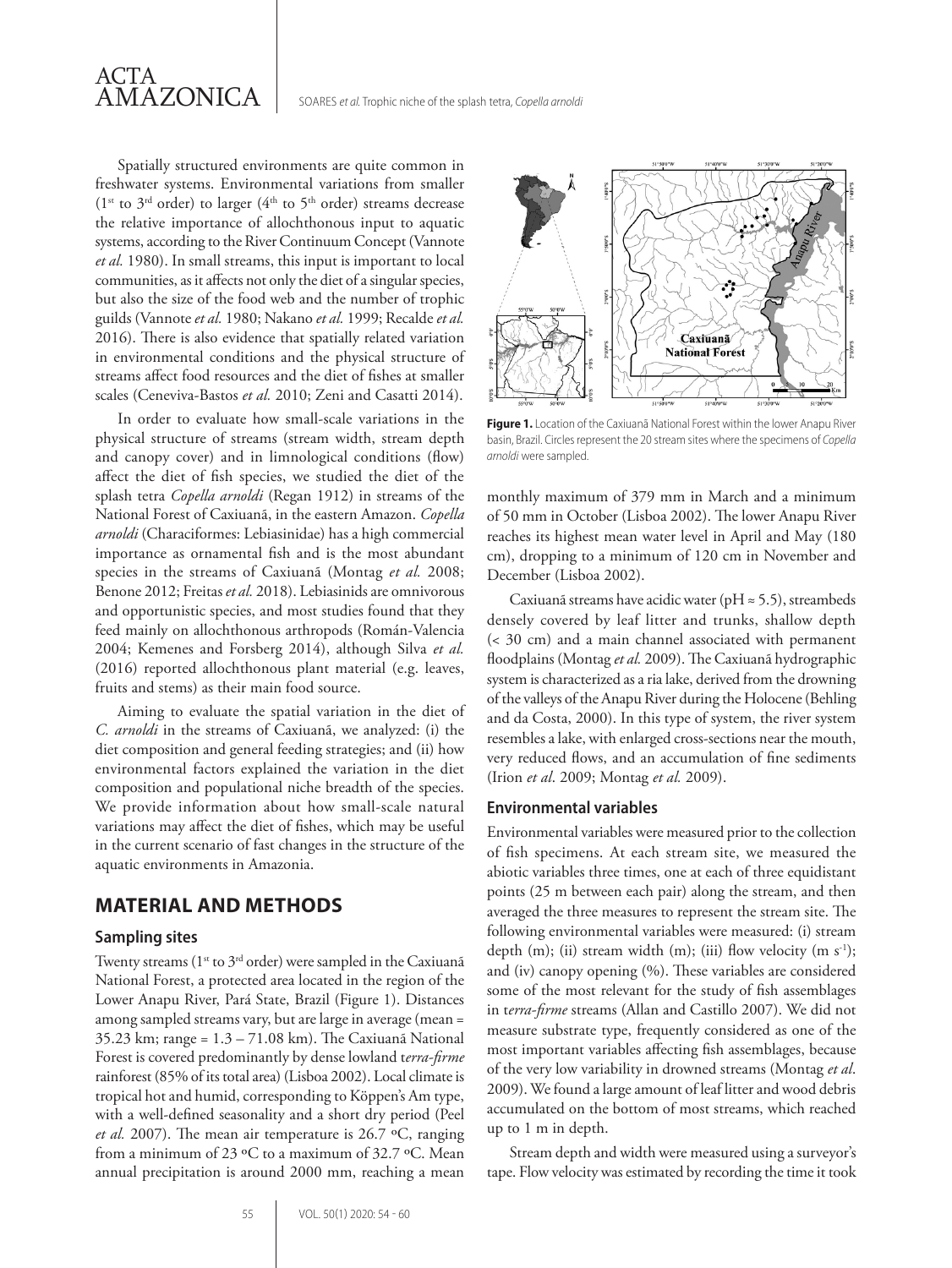

a floating object to cover a predetermined distance. Canopy opening was analyzed using digital photographs taken with a camera located 1 m above the water surface. We used the same camera with the same parameters at all sampling points. Photographs were converted into black and white to calculate the percentage of white pixels, considered as canopy opening, in the image (Teresa *et al.* 2016).

#### **Fish sampling**

Fish specimens were collected in November 2010, during the dry period. The dry period is ideal to test spatial variation in biological attributes, since it maximizes differences among streams, and it is when local factors show the strongest association with aquatic fauna (Thomaz *et al*. 2007; Benone *et al*. 2018). A 50-meter reach was defined at each stream site, and fish sampling was conducted using hand nets with 2-mm mesh during a six-hour period, by three or four collectors. Fishes were killed with lethal doses of clove oil (Civil House, Federal Law no 11.794 of October 8, 2008), fixed in 10% formalin, and then conserved in 70% alcohol. Voucher specimens of *C. arnoldi* were deposited in the ichthyological collection of the Museu Paraense Emílio Goeldi, voucher number MPEG23411.

#### **Data analysis**

Stomach contents of 10 individuals of *C. arnoldi* per stream were analyzed under a stereoscopic microscope. Empty stomachs were not considered for further analyses. Food items were identified and quantified by frequency of occurrence (FO%) and a semi-quantitative assessment of the dominance of the item (D%) based on the feeding preference degree (FPD; Braga 1999). FPD may be used to quantitatively describe stomach contents when items are too small or fragmented to allow volumetric or gravimetric measurements. FPD scores items in each stomach content from 1 (low dominance) to 4 (total dominance, *i.e.* only this item was consumed). Then, D% was calculated as the ratio of the sum of the scores of each item to the total assigned scores. The relative importance of the food items for the species and for each stream was calculated by the alimentary Index (IAi; Kawakami and Vazzoler 1980): IAi = FOi% \* Di%/(∑FOi% \*Di) \* 100, where i = 1, 2, ... *n* food items; FOi = frequency of occurrence of item *i*; and Di  $=$  dominance of the item *i*. As D% evaluates the proportion of the food items in each stomach content, it can be used in the alimentary index equation.

The feeding strategy was analyzed by the graphical method of Amundsen *et al.* (1996), based on the frequency of occurrence and prey-specific abundances (using D%) of food items. Food items are plotted in Amundsen's diagram and their position in the bivariate space indicate feeding strategy, importance of each food item for the population, and importance of the individuals niche breadth and niche overlap to the population's niche breadth. The higher the value in the horizontal axis, the higher the number of individuals in the population that consumed the food item, reaching 1 when all individuals consumed the given item. The higher the value in the vertical axis, the higher the specialization in the food item. The niche breadth of the population is determined by the diet breadth and overlap of the individuals. A generalist population with high niche breadth, for example, may be composed by generalist individuals with high niche overlap (high within-phenotype component and high values in the horizontal axis) or by specialist individuals with low niche overlap (high between-phenotype component and high values in the vertical axis and low values in the horizontal axis).

We estimated the niche breadth by Levins' index: BA =  $1/\sum P_i^2$ , where BA = Levins' index, Pi is the proportion of the diet consisting of the item *i*. BA ranges from 1 (specialist) to *n* (generalist), where *n* is the total number of food items. All indices were calculated in the R environment (see supporting information below).

We used a redundancy analysis (RDA) to evaluate how spatial differences in environmental factors (stream width, stream depth, canopy cover and flow as independent factors) explained the variation in the diet composition of the species (dependent factor). We used the Hellinger transformation on the chi-squared proportional dominance of prey items consumed by each specimen and environmental data were standardized before analysis. A multiple regression was used to test how environmental factors explained variation in the niche breadth. Analyses were performed in the *vegan* package in the R environment.

We provide supporting information, R scripts and datasets (dietary information of each individual, as well as alimentary indices and measured environmental conditions for each stream) in the Figshare digital repository: 10.6084/ m9.figshare.8866055.

## **RESULTS**

We analyzed 200 individuals with standard length ranging from 18.8 mm to 39.9 mm (mean  $\pm$  SD: 27.5  $\pm$  4.2). Thirty-nine individuals had empty stomachs (19.5%). *Copella arnoldi* consumed 15 food items in the streams of the National Forest of Caxiuanã and exhibited an omnivorous diet predominantly composed by detritus (Table 1). Besides sediment/detritus (IA% = 66.1%), stomach contents of *C. arnoldi* were composed mainly by Formicidae (16.4%) and insect remains (14.6%), a food item composed by fragmented parts of insects from which taxon and source (allochthonous or autochthonous) could not be identified.

Stream width ranged from 2.5 to 31.3 m  $(9.09 \pm 8.51)$ , stream depth ranged from 0.3 to 1.4 m  $(0.9 \pm 0.4)$ , canopy opening ranged from 16.6 to  $37.4\%$  ( $27.6 \pm 5.3$ ) and stream flow ranged from 0 to  $0.14$  m/s ( $0.08 \pm 0.04$ ). Neither one of these environmental factors affected the diet composition of *C. arnoldi*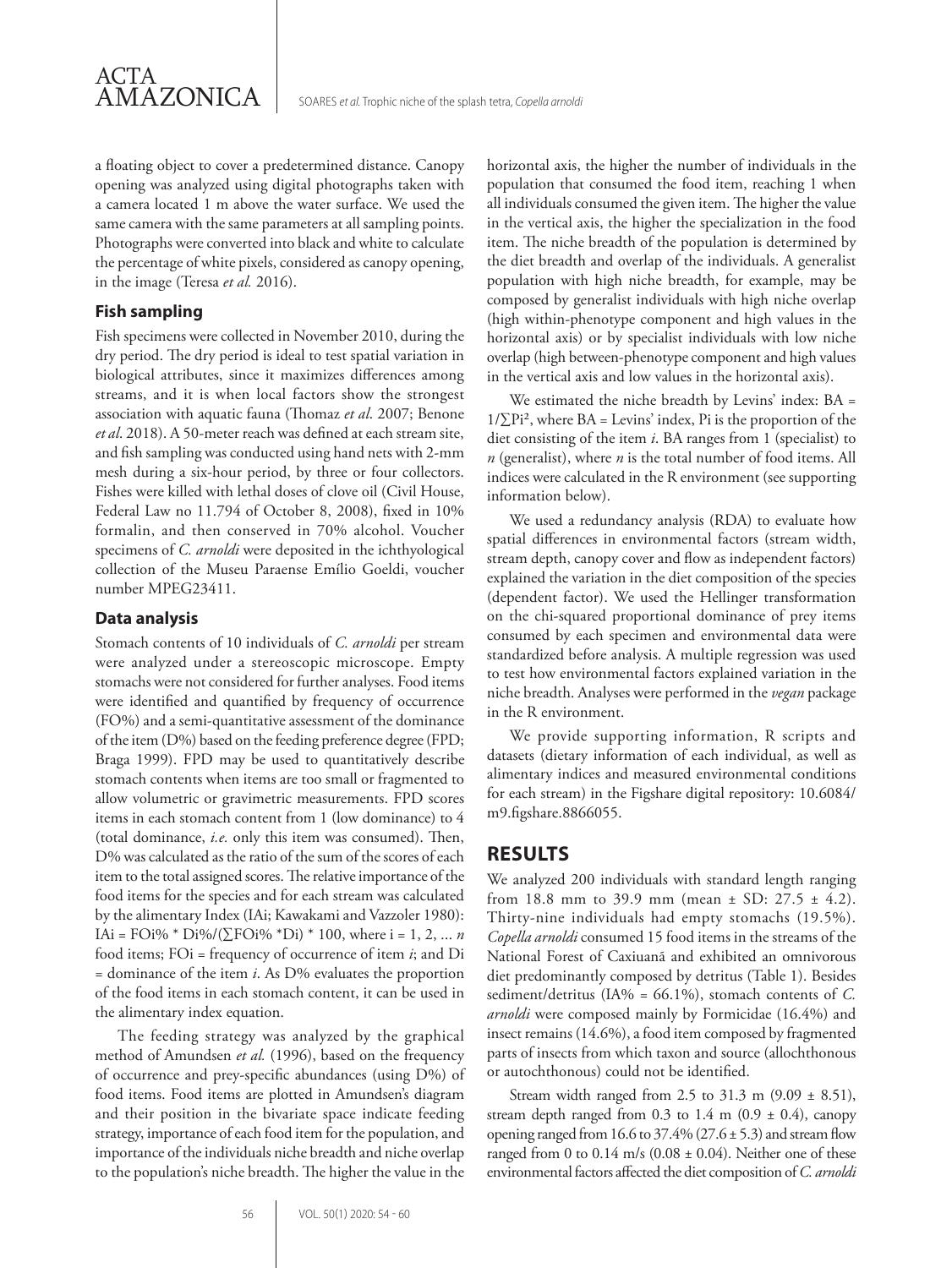**Table 1.** Frequency of occurrence (FO%), dominance (D%) and alimentary index (IA%) calculated for food items consumed by *Copella arnoldi* in 20 streams of the National Forest of Caxiuanã, Pará, Brazil.

| Items                    | FO%  | D%   | IA%  |
|--------------------------|------|------|------|
| Allochthonous arthropods |      |      |      |
| Aranae                   | 4.3  | 1.9  | 0.2  |
| Blattodea                | 1.2  | 0.8  | 0.0  |
| Coleoptera               | 3.1  | 1.5  | 0.1  |
| Diptera                  | 6.2  | 0.0  | 0.0  |
| Formicidae               | 36.0 | 21.6 | 16.4 |
| Isoptera                 | 6.2  | 2.7  | 0.4  |
| Hemiptera                | 6.2  | 0.3  | 0.0  |
| Other insects            | 6.2  | 2.9  | 0.4  |
| Autochthonous arthropods |      |      |      |
| Crustacea                | 0.6  | 0.2  | 0.0  |
| Diptera larvae           | 4.3  | 0.6  | 0.1  |
| Hydracarina              | 1.2  | 0.0  | 0.0  |
| <b>Insect remains</b>    |      |      |      |
| Insect remains           | 42.2 | 16.4 | 14.6 |
| <b>Vegetal matter</b>    |      |      |      |
| Algae                    | 13.0 | 5.9  | 1.6  |
| Vegetal remains          | 3.7  | 1.6  | 0.1  |
| Sediment/debris          |      |      |      |
| Sediment/debris          | 72.0 | 43.5 | 66.1 |

(RDA; p = 0.27). Variation in diet composition indicated higher within-stream variation than between streams (see supporting information in Material and Methods), but low sample size per stream did not allow us to address this in greater detail.

Niche breadth ranged from 1.02 to 5.26, and did not exhibit any response to the environmental factors (multiple regression; R² = 0.2; p > 0.7). *Copella arnoldi* exhibited a generalist feeding strategy due to the moderate frequency of consumption of sediment/debris, ants and insect remains associated with low to moderate levels of prey-specific abundance for most of the food items (Figure 2). Amundsen's diagram did not show any strong patterns of between-phenotype or within-phenotype importance to the niche breadth. Moderate to highly frequent items with moderate prey-specific abundance values indicated some importance of the within-phenotype component, while moderate values of prey-specific abundances of unfrequently consumed items indicated some importance of the betweenphenotype component.



**Figure 2.** Feeding strategy of *Copella arnoldi* in 20 streams of the National Forest of Caxiuanã, Pará, Brazil revealed by the Amundsen diagram. Codes: 1 – sediment/ debris; 2 – insect remains; 3 – algae; 4 – plant remains; 5 – Formicidae; 6 – Diptera larvae; 7 – other insects; 8 – Diptera; 9 – Coleoptera; 10 – Crustacea; 11 – Aranae; 12 – Isoptera; 13 – Hydracarina; 14 – Blattodea; 15 – Hemiptera.

### **DISCUSSION**

*Copella arnoldi* consumed mainly sediment/debris and allochthonous arthropods, and can be classified as an omnivorous species with a tendency for a detritivorous habit. Despite the environmental variation in the streams of the National Forest of Caxiuanã, *C. arnoldi* exhibited a similar diet composition in all sites, showing no evidence for diet shifts mediated by local-scale changes in the habitat.

Lebiasinids are usually considered as allochthonous insectivores that feed mainly on insects and other arthropods that fall into the water from the riparian vegetation (Román-Valencia 2004; Kemenes and Forsberg 2014; Silva *et al.* 2016). This feeding behavior is favoured by occupying the surface of the water column, where the fish picks up food items that fall from surrounding vegetation (Sabino and Zuanon 1998; Brejão *et al.* 2013). Nonetheless, *Copella arnoldi* in our sample fed mainly on detritus/sediment in the streams of the Caxiuanã basin, while *Copella nigrofasciata* showed moderate detritus consumption in 1st order streams of the Trombetas River basin (Silva *et al.* 2016).

In addition of surface picking, lebiasinids exhibit grazing as an additional feeding strategy (Sabino and Zuanon 1998). Brejão *et al.* (2013), for example, observed numerous lebiasinids browsing periphyton-covered substrate in Amazonian stream impoundments. Waterflow velocity is usually high in headstreams (Vannote *et al.* 1980), but the low declivity of lowland streams allows debris to accumulate on the bottom of the stream. This is a particularly strong feature in the streams of Caxiuanã, as it is a drowned system with shallow and low flow waters (Benone *et al*. 2017; Benone *et al*. 2018). In these environments, debris is a food item that requires low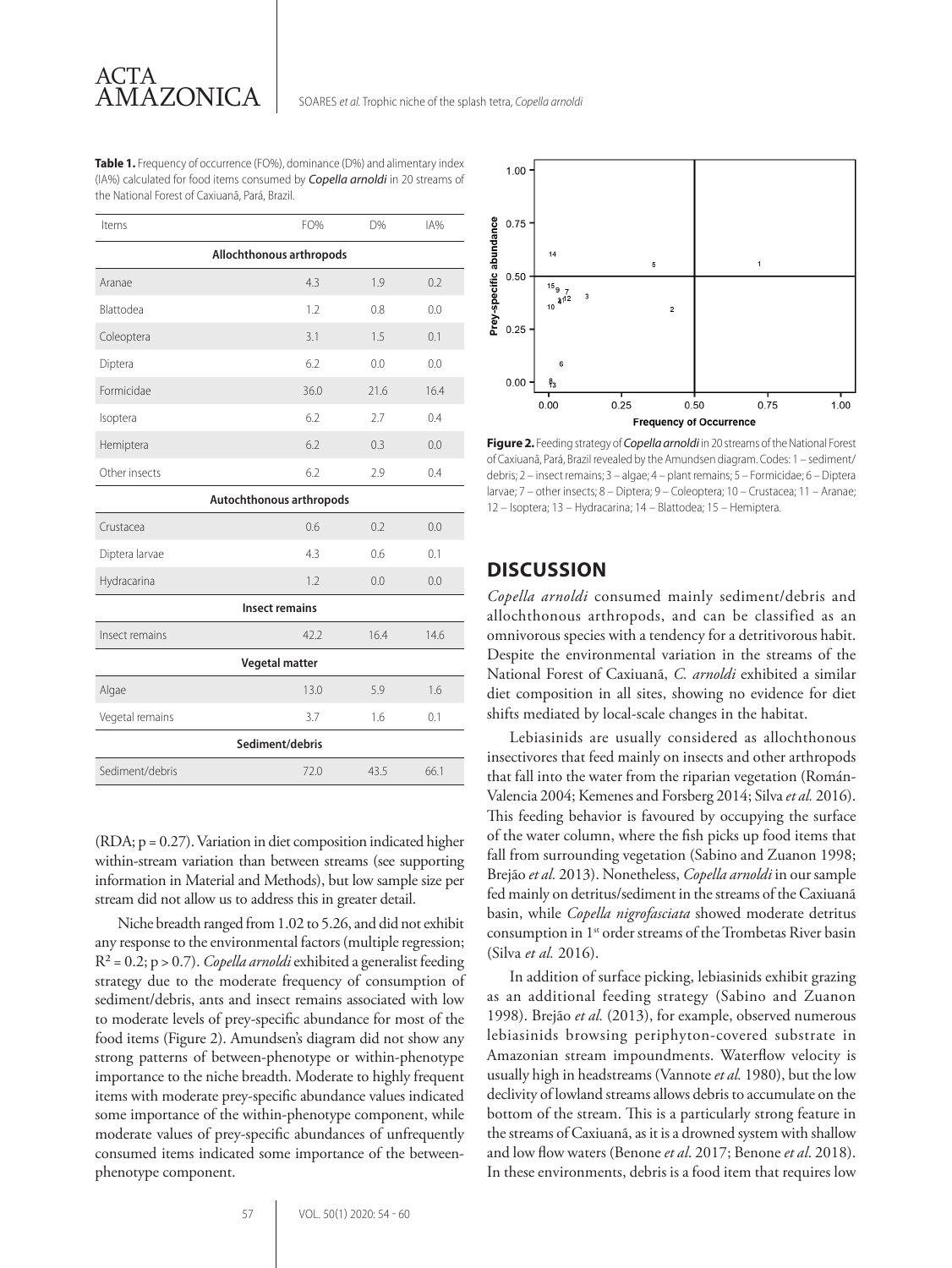energetic investment for search and capture, and it is usually found in the diet of numerous fishes in headwater streams (Kemenes and Forsberg 2014). Given the high abundance of debris in this stream system and the grazing feeding tactics in slow-flow microhabitats, it would be expected for *C. arnoldi* to mainly consume debris/sediment.

ACTA

AMAZONICA

Our findings of high detritus/sediment consumption by *C. arnoldi* contradict previous studies that characterize the diet of lebiasinids as insectivores with a tendency to omnivory. Similarly, *Pyrrhulina australis* Eigenmann & Kennedy, 1903 had a different trophic composition in lagoons of the middle Paraná River, based primarily on aquatic larvae of dipterans and cladocerans (Arias and Rossi 2005; Ibarra-Polesel and Poi 2016). Therefore, lebiasinids exhibit a larger variation in their trophic niche than usually assumed, varying from diets composed mainly by allochthonous prey to diets composed mainly by autochthonous prey.

Ants and other allochthonous invertebrates are highly important in the diet of fishes in headstreams (Mendonça *et al.* 2012; Gonçalves *et al.* 2013; Silva *et al.* 2016; Cardoso and Couceiro 2017) mainly due to the low productivity within the streams, which makes these streams highly dependent on the invertebrate input from the riparian vegetation (Vannote *et al.* 1980). This input reflects on the predominance of ants in comparison with other allochthonous food items in the diet of *C. arnoldi* and several other Amazonian fishes (Mendonça *et al.* 2012; Gonçalves *et al.* 2013; Silva *et al.* 2016), since ants are highly dominant in the soil macrofauna of Amazonian forests (Fittkau and Klinge 1973). Beyond the high availability, terrestrial arthropods are also high-quality items due to their low C:N ratio (Baxter *et al.* 2005; Small *et al.* 2013).

The generalist feeding strategy recorded for *Copella arnoldi* explains the high variation in niche breadth observed among streams. This feeding strategy is common in tropical lotic systems (Silva *et al.* 2016) and in other lebiasinids (Arias and Rossi 2005; Silva *et al.* 2016), and is related to the unstable allochthonous input. This population of *C. arnoldi* is composed of generalist individuals that consume debris/ sediment in high frequency and varies in the consumption of secondary items (numerous items with low frequency of occurrence and low to moderate levels of prey-specific abundances). Therefore, both the within-component and the between-component are important to the high niche breadth of the species.

Despite the great variation in the physical structure of the streams and canopy opening, we found no systematic variation in diet composition and niche breadth between streams. We believe this similarity is not caused by movements of individuals across streams. Distances between streams are large and lebiasinids have reduced swimming ability (Sabino and Zuanon 1998). A previous study in the region (Benone *et al.* 2018) suggested that fish can move between streams during the flood period, but the same was not observed during the dry period. Additionally, our data is a snapshot of the species' diet, reflecting patterns in a smaller temporal scale than movement across distant streams would take.

Land use has profound impacts on the ichthyofauna of Amazonian streams, both in local, catchment and regional scale (Leitão *et al.* 2017; Brejão *et al.* 2018). For example, fragmentation leads to functional homogenization of fish communities (Leitão *et al.* 2017), and local loss of riparian vegetation reduces trophic guilds based on allochthonous food resources (Bojsen 2005; Borba *et al.* 2008; Ferreira *et al.* 2012). The National Forest of Caxiuanã harbors a large and well-preserved forest  $(-200,000$  ha) that allies human use, biodiversity conservation and scientific research. National forests are important pieces in the national planning for nature conservation as they comprise a large amount of the sustainable use areas (Rylands and Brandon 2005). The conservation status of our study sites provides an unfragmented riverscape with a continuous forest. These characteristics appear to minimize the effects of small-scale variations in food resources and on the diet of the splash tetra, *Copella arnoldi* during the dry season. During the wet season, drowned areas reach more than 100 m into the forest, which may provide a large amount of resources to aquatic fauna.

## **CONCLUSIONS**

Lebiasinids are generally pictured as links between the terrestrial and aquatic environment as they feed primarily on allochthonous invertebrates. Nevertheless, *C. arnoldi* fed primarily on detritus in Caxiuanã streams, probably favored by the high accumulation of debris due to the hydromorphological features of these streams. Therefore, lebiasinids exhibit a broad trophic niche diversity and may have an important role in the autochthonous food chain. This importance may be regulated by environmental factors, but we did not find any evidence that the variation in the diet and niche breadth of *C. arnoldi* were related to canopy opening, stream width and depth, or water flow. Sampled streams are located within a protected area that effectively maintains natural conditions in river catchments and surrounding forest. The given local context may minimize small-scale variations in food resources and in the diet of subpopulations of *C. arnoldi*. Information on the natural history of fish species in the Amazon provides knowledge on the ecological processes of aquatic systems that are important for monitoring and management activities. Observed patterns may change temporally as the streamflow and precipitation change through the year. Therefore, further studies should consider the temporal variation in the diet of *C. arnoldi* and other small-bodied species to fully understand their role linking the terrestrial and aquatic systems and recycling detritus within the aquatic system.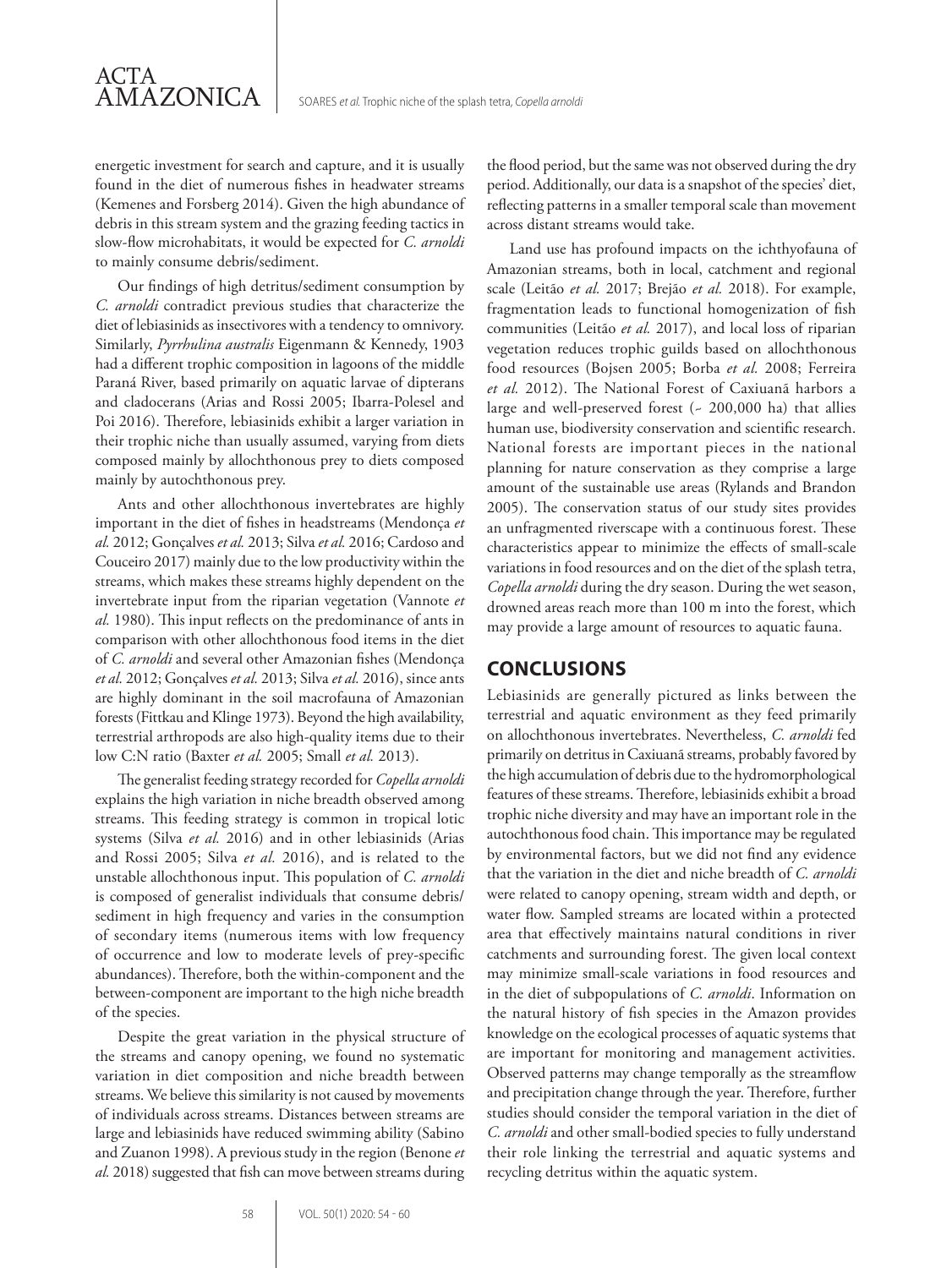

## **ACKNOWLEDGMENTS**

We would like to thank the employees of the Ferreira Penna Scientific Station for their assistance in the fieldwork; Coordenação de Aperfeiçoamento de Pessoal de Nível Superior (CAPES) for the senior internship abroad to LFAM (88881.119097/2016-01); Conselho Nacional de Desenvolvimento Científico e Tecnológico (CNPq) for the productivity grant to LFAM (305017/2016-0); Ministério da Ciência, Tecnologia, Inovações e Comunicações (MCTIC) and CNPq for the research scholarship to NLB (200706/2019-7); Fundação de Amparo à Pesquisa do Estado do Rio de Janeiro (FAPERJ) for the PhD scholarship to BES (E-26/200.758/2019); and the Programa de Pesquisa em Biodiversidade (PPBio) for logistic support.

## **REFERENCES**

- Abelha, M.C.F.; Agostinho, A.A.; Goulart, E. 2001. Plasticidade trófica em peixes de água doce. *Acta Scientiarum. Biological Sciences*, 23: 425-434.
- Allan, J.D; Castillo M.M. 2007. *Stream ecology: structure and function of running waters*. Springer, Heidelberg, 436p.
- Amundsen, P.A.; Gabler, H.M.; Staldvik, F.J. 1996. A new approach to graphical analysis of feeding strategy from stomach contents data—modification of the Costello (1990) method. *Journal of Fish Biology*, 48: 607-614.
- Arias, J.; Rossi, L. 2005. Dieta y estrategia alimentaria de *Pyrrhulina australe* (Pisces, Lebiasinidae). *FABICIB*, 9: 197-205.
- Barbosa, T.A.P.; Barthem, R.B.; Montag, L.F.A. 2015. Feeding ecology of immature *Lithodoras dorsalis* (Valenciennes, 1840) (Siluriformes: Doradidae) in a tidal environment, estuary of the rio Amazonas. *Neotropical Ichthyology*, 13: 341-348.
- Baxter, C.V.; Fausch, K.D.; Saunders, W.C. 2005. Tangled webs: reciprocal flows of invertebrate prey link streams and riparian zones. *Freshwater Biology*, 50: 201-220.
- Behling, H.; da Costa, M.L. 2000. Holocene environmental changes from the Rio Curuá record in the Caxiuanã region, eastern Amazon Basin. *Quaternary Research*, 53: 369-377.
- Benone, N.L. 2012. *Efeitos do espaço e do ambiente sobre assembleias de peixes de igarapés da Amazônia oriental*. Master's dissertation, Universidade Federal do Pará, Brazil. 41p. (http://www. repositorio.ufpa.br/jspui/handle/2011/3474). Accessed on 18 Nov 2019.
- Benone, N.L.; Esposito, M.C.; Juen, L.; Pompeu, P.S.; Montag, L.F.A. 2017. Regional controls on physical habitat structure of Amazon streams. *River Research and Applications*, 33: 766-776.
- Benone, N.L.; Ligeiro, R.; Juen, L.; Montaf, L.F.A. 2018. Role of environmental and spatial processes structuring fish assemblages in streams of the eastern Amazon. *Marine and Freshwater Research*, 69: 243-252.
- Bojsen, B.H. 2005. Diet and condition of three fish species (Characidae) of the Andean foothills in relation to deforestation. *Environmental Biology of Fishes*, 73: 61-73.
- Borba, C.S.; Fugi, R.; Agostinho, A.A.; Novakowski, G.C. 2008. Dieta de *Astyanax asuncionensis* (Characiformes, Characidae), em

riachos da bacia do rio Cuiabá, Estado do Mato Grosso. *Acta Scientiarum. Biological Sciences*, 30: 39-54.

- Braga, F.M.S. 1999. O grau de preferência alimentar: um método qualitativo e quantitativo para o estudo do conteúdo estomacal de peixes. *Acta Scientiarum. Biological Sciences*, 21: 291-95.
- Brejão, G.L.; Gerhard, P; Zuanon, J. 2013. Functional trophic composition of the ichthyofauna of forest streams in eastern Brazilian Amazon. *Neotropical Ichthyology*, 11: 361-373.
- Brejão, G.L.; Hoeinghaus, D.J.; Pérez-Mayorga, M.A.; Ferraz, S.F.B.; Casatti, L. 2018. Threshold responses of Amazonian stream fishes to timing and extent of deforestation. *Conservation Biology*, 32: 860-871.
- Cardoso, A.C.; Couceiro, S.R.M. 2017. Insects in the diet of fish from Amazonian streams, in western Pará, Brazil. *Marine & Freshwater Research*, 68: 2052-2060.
- Ceneviva-Bastos, M.; Casatti, L.; Rossa-Feres, D.C. 2010. Meso and micro-habitat analysis and feeding habits of small nektonic characins (Teleostei: Characiformes) in Neotropical streams. *Revista Brasileira de Zoologia*, 27: 191-200.
- Correa, S.B.; Winemiller, K.O. 2014. Niche partitioning among frugivorous fishes in response to fluctuating resources in the Amazonian floodplain forest. *Ecology*, 95: 210-224.
- Ferreira, A.; Paula, F.R.; Ferraz, S.F.B.; Gerhard, P.; Kashiwaqui, E.A.; Cyrino, J.E.; Martinelli, L.A. 2012. Riparian coverage affects diets of characids in neotropical streams. *Ecology of Freshwater Fish*, 21: 12-22.
- Fittkau, E.J.; Klinge, H. 1973. On biomass and trophic structure of the central Amazonian rain forest ecosystem. *Biotropica*, 5: 2-14.
- Freitas, T.M.S.; Prudente, B.S.; Freitas, D.T.H.; Benone, N.L.; Leão H.: Dutra, G.M.; Montag, L.F.A. 2018. Fishes of Caxiuanã National Forest: 20 years (1993 to 2012) of sampling in a protected area in the Eastern Amazon. *Boletim do Museu Paraense Emílio Goeldi. Ciências Naturais*, 13: 185-204.
- Gonçalves, A.F.G.. Prudente, B.S.; Carvalho-Filho, F.S.; Montag, L.F.A. 2013. Feeding ecology of dash-dot tetra *Hemigrammus bellottii* (Steindachner 1882) in the streams of the Urucu River Basin, Central Amazonia, Brazil. *Biota Neotropica*, 13: 141-147.
- Ibarra-Polesel, M.G.; Poi, A.S.G. 2016. Alimentación de *Characidium rachovii* (Characiformes: Crenuchidae) y *Pyrrhulina australis* (Characiformes: Lebiasinidae) em lagunas someras de la província de Corrientes, Argentina. *Revista de Biología Tropical*, 64: 603-615.
- Irion, G.; Müller, J.; Morais, J.O.; Keim, G.; Mello, J.N.; Junk, W.J. 2009. The impact of Quaternary sea level changes on the evolution of the Amazonian lowland. *Hydrological Processes*, 23: 3168-3172.
- Kawakami, E.; Vazzoler, G. 1980. Método gráfico e estimativa de índice alimentar aplicado no estudo de alimentação de peixes. *Boletim do Instituto Oceanográfico*, 29: 205-207.
- Kemenes, A.; Forsberg, B.R. 2014. Factors influencing the structure and spatial distribution of fishes in the headwater streams of the Jaú River in the Brazilian Amazon. *Brazilian Journal of Biology*, 74: S023-S032.
- Leitão, R.P.; Zuanon, J.; Mouillot, D.; Leal, C.G.; Hughes, R.M.; Kaufmann, P.R.; *et al*. 2017. Disentangling the pathways of land